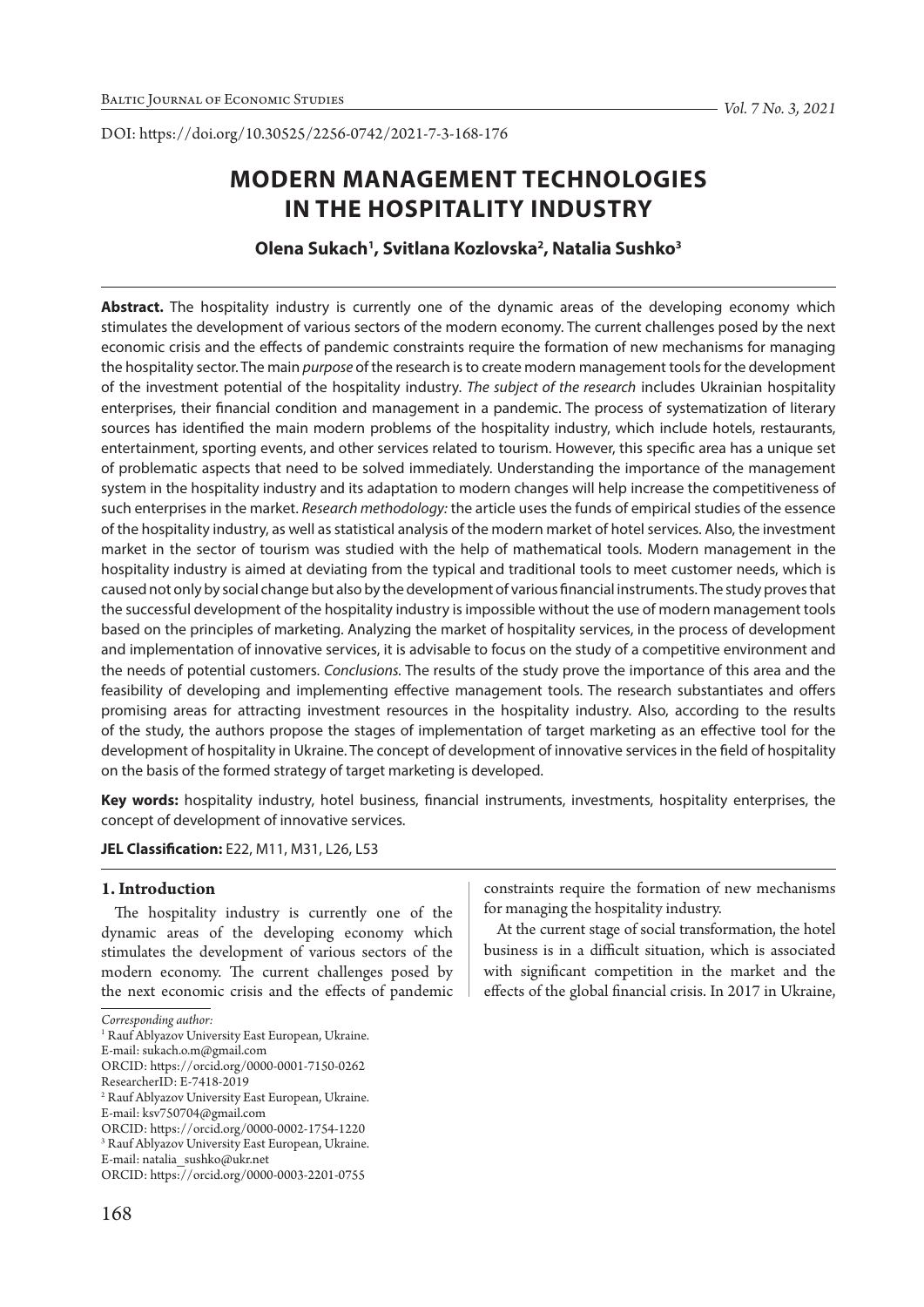the number of hotels and similar accommodations was 4432 units, in particular: 3392 units were represented by private enterprises (Statistical collection, 2018). In 2018, the number of accommodations raised to 4985 units (Statistics, 2020). This situation forces hotel owners to develop and implement various measures that will allow them not only to stay afloat but also to take a leading position in this market. It is the uncertain state of the hotel business market in our country that requires hospitality entities to actively improve and implement the provisions of management policy aimed at ensuring the development and obtaining the necessary income.

As the most important function of the hospitality industry, management activity in the hotel business should ensure constant, stable, competitive operation and development of the management system in the market of hotel services taking into account the internal and external environment of the enterprise. The basis of such activities is a marketing approach, which, in turn, involves the implementation of comprehensive marketing research, and the creation, based on them, strategies and software measures to ensure the economic efficiency of the hotel business and increase the level of meeting needs of the end user.

Currently, there are a number of problems in the hospitality industry in Ukraine that need careful research and solution. In particular, it is necessary to: study the development trends of the hotel business, modern trends in the policy of promoting the hotel product on the market; evaluate the effectiveness of financial instruments for the promotion of hotel services; to generalize the existing experience of marketing policy implementation in the hotel business, as well as to form the maximum set of tools for financing the development of the hospitality industry.

#### **2. Literature review**

Despite the considerable interest in the stages of development of the hospitality industry, the issues of the ultimate satisfaction of the needs of citizens in high-quality hotel services remain unresolved now. So, the results of research on the development of the hotel business are presented in the papers of a significant number of authors. For example, V. Fedorchenko believes that human resources (skilled workers) are those important resources that underpin the hospitality industry (Fedorchenko, 2003). The economic aspects of the development of the hotel industry were studied by H. Krul, T. Tleuberdinova, D. Ussenova, O. Yurchenko, etc. Problems of marketing research are presented in the works by foreign scientists, such as T. Ambler, J. Evans, P. Kotler, J.-J. Lambin, etc. Many foreign scientists agree that the hospitality industry is a joint activity of the service sector to meet the needs of vacationers.

In common sense, the term "hospitality" is defined as respect for the guest, but the economic meaning of this definition is more complex; in this regard, experts have some differences in understanding the content of the hospitality industry. According to J. Walker, the hospitality industry combines tourism, hotel and restaurant business, catering, recreation and entertainment, conference and meeting organization (Walker John, 2017). According to dictionary Merriam-Webster, "the hospitality industry is a sphere of entrepreneurship consisting of such services based on the principles of hospitality, characterized by the friendly or courteous treatment of guests" (Webster). Many foreign researchers agree that the hospitality industry is a joint activity of different fields operating to achieve a purpose to meet the different needs of tourists.

Consequently, the hospitality industry is an organizationally significant, more complex area of activity that focuses on meeting the demand of not only tourists who actually travel but also of customers living in local lodging enterprises (Malskay, Pandyak, 2012).

E. Zin noted that the "hospitality industry" is a part of the social infrastructure of the region, which creates favorable conditions for the movement and development of the population (Zin, 2007). "Hotel business" means the activity that offers its own services and benefits that provide the necessary physical living conditions for tourists. This is how Marcel Gauthier explains the essence of the hotel industry. He also adds that this applies to services that tourists need during their business or family trips outside their permanent residence (Zin, 2007).

Among Ukrainian researchers, Z. Tymoshenko, H. Munin, L. Strashinska, Yu. Kariahin, T. Demura, etc. have conducted research on the basic principles of hospitality marketing. However, despite the significant developments and results of the study, the use of financial instruments for the implementation of management and marketing policy in the hotel business remains open.

#### **4. Research results**

The hotel business is an integral part of the tourism industry. Acting as the foundation for the material and technical base of tourism, it allows us to create a positive tourist image and helps meet the needs of tourists.

The main factors in the formation and development of the hospitality industry are (Malskaya, Pandyak, 2012): – social development of public relations, which has led to demographic and migration processes, the availability of a network of hotels and other accommodation to implement them;

– economic increase in the individuals' incomes, the significant economic potential of some regions and centers;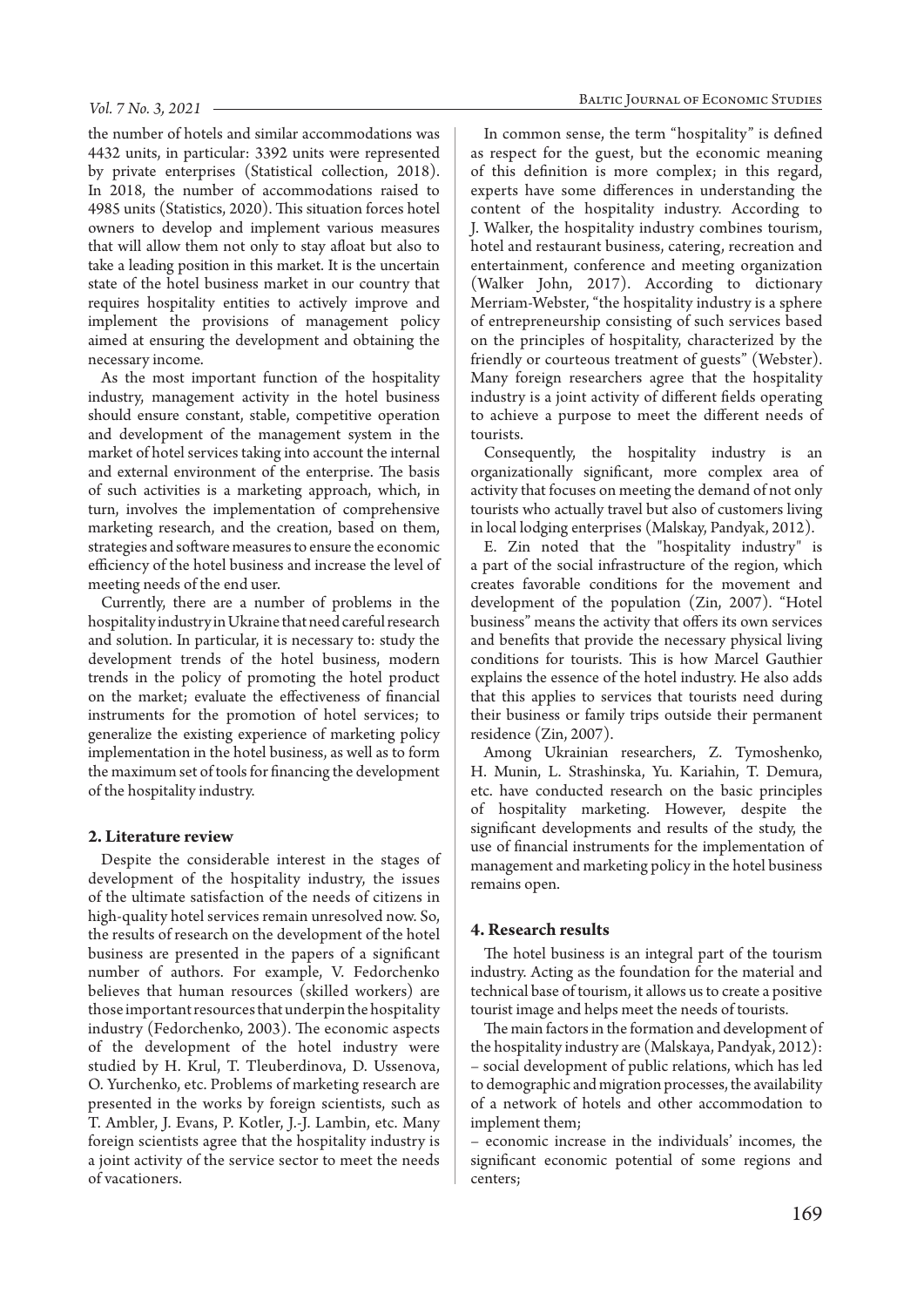– features of a mindset, culture and religion that influence the formation of the hotel chain and determine the types of hotels;

– scientific and technological progress;

– development of recreational and tourist natural resources.

Nowadays, under the influence of globalization processes, the global hotel business is represented by four models of hospitality: American, European, Asian, and Eastern European. Features of the American model of international hotel business development are based on the concept of the hotel chain using the benefits of the brands' image as a marketing tool that promotes the hotel product in domestic and foreign markets.

The European approach aims to maximize the coverage of target segments. In addition, European companies in their activities attach particular importance to the national and cultural characteristics of the countries in which they work. This allows those companies to achieve significant success in the international hotel business. The Asian model is the most agile in developing the hotel business.

The Eastern European model of hospitality stands out from the European one due to the large share of post-Soviet enterprises in the hotel industry, as well as the proximity of hotels typical of European countries and the Asian model, according to the American model.

In total, today there are about 402,900 hotels of various star ratings in the world. For example, approximately 204,100 "star" hotels have been opened in Europe; consequently, the total number of all accommodation establishments, including mini-hotels, hostels, and apartments, reaches 660,000. Most of the hotels with a star ratings are located in Italy (32,803 hotels), followed by hotels in Croatia (29,282 hotels), France, Germany, Great Britain, and Spain.

According to the estimations, in 2018, there were more than 600,000 tourist accommodation establishments in the EU-27, and together they provided almost 28.3 million sleeping accommodations (Table 1). More than a third (36.1%) of all sleeping accommodations in the EU-27 were concentrated in only two EU member states, namely Italy and France

(5.1 million sleeping accommodations each), followed by Spain and Germany (3.6 and 3.5 million sleeping accommodations respectively).

As a rule, in recent years, the number of visits to tourist establishments in the EU tends to increase (Figure 1). After the financial and economic crisis in 2008 and 2009, the number of nights began to recover in 2010 and reached a maximum of 2.8 billion nights in 2018, which was 2.7% more than in 2017 (Tourism statistics, 2018). It is estimated that in 2019, residents spent 1.74 billion nights in tourist facilities in the European Union. That is, taking into account non-residents there were 1.68 billion people who stayed overnight in short-term housing in the same year. That is, taking into account non-residents there were 1.68 billion people who stayed overnight in the short-term accommodations in the same year. In total, overnight stays in all types of accommodation in the EU in 2019 reached approximately 3.42 billion nights.

When evaluating the distribution by type of accommodation, hotels and similar lodgings were clearly the most popular (64%), followed by rented apartments (23%) and campsites, recreation parks and trailers (13%). However, there were significant regional differences, while in Denmark, Luxembourg, France, and Sweden the share of the camping market was more than twice the EU average (Tourism statistics, 2018).

All three types of tourist accommodation increased in 2018. The number of nights spent in hotels increased by 2.4%. Nights spent on holidays and other shortterm accommodation and nights spent on campsites increased by 3.6% and 1.3%, respectively.

As of January 1, 2020 (operational data from UKRSTAT), the number of dormitories and similar temporary accommodations in Ukraine was 4989 units. This number has increased significantly in recent years (Figure 2), which, accordingly, boosts the level of competition between them.

The main reason for this situation is the increase in tourist flow within Ukraine. Thus, according to the statistics department, the number of official tour operators in Ukraine in 2018 amounted to 1,833 units (+ 90 units compared to 2017). They

Table 1

| Number of tourist accommodation facilities in the EU, 2018 |
|------------------------------------------------------------|
|------------------------------------------------------------|

|                 | Number of establishments (units) | Number of sleeping accommodations<br>(thousands) | Nights spent (millions) |  |  |
|-----------------|----------------------------------|--------------------------------------------------|-------------------------|--|--|
| EU-27           | 600,157                          | 28,294                                           | 2,791.2                 |  |  |
| Germany         | 50,020                           | 3,474                                            | 419.6                   |  |  |
| Spain           | 51,418                           | 3,600                                            | 466.9                   |  |  |
| France          | 29,652                           | 5,112                                            | 442.8                   |  |  |
| Italy           | 216,141                          | 5,113                                            | 428.8                   |  |  |
| United Kingdom  | 84,580                           | 3,944                                            | 354.4                   |  |  |
| Other countries | 168,346                          | 7,052                                            | 679                     |  |  |

*Source: Formed by the authors according to: https://ec.europa.eu/eurostat/statistics-explained/index.php?title=Tourism\_statistics#Bed\_places\_in\_ the\_EU-27:\_Italy\_and\_France\_predominate*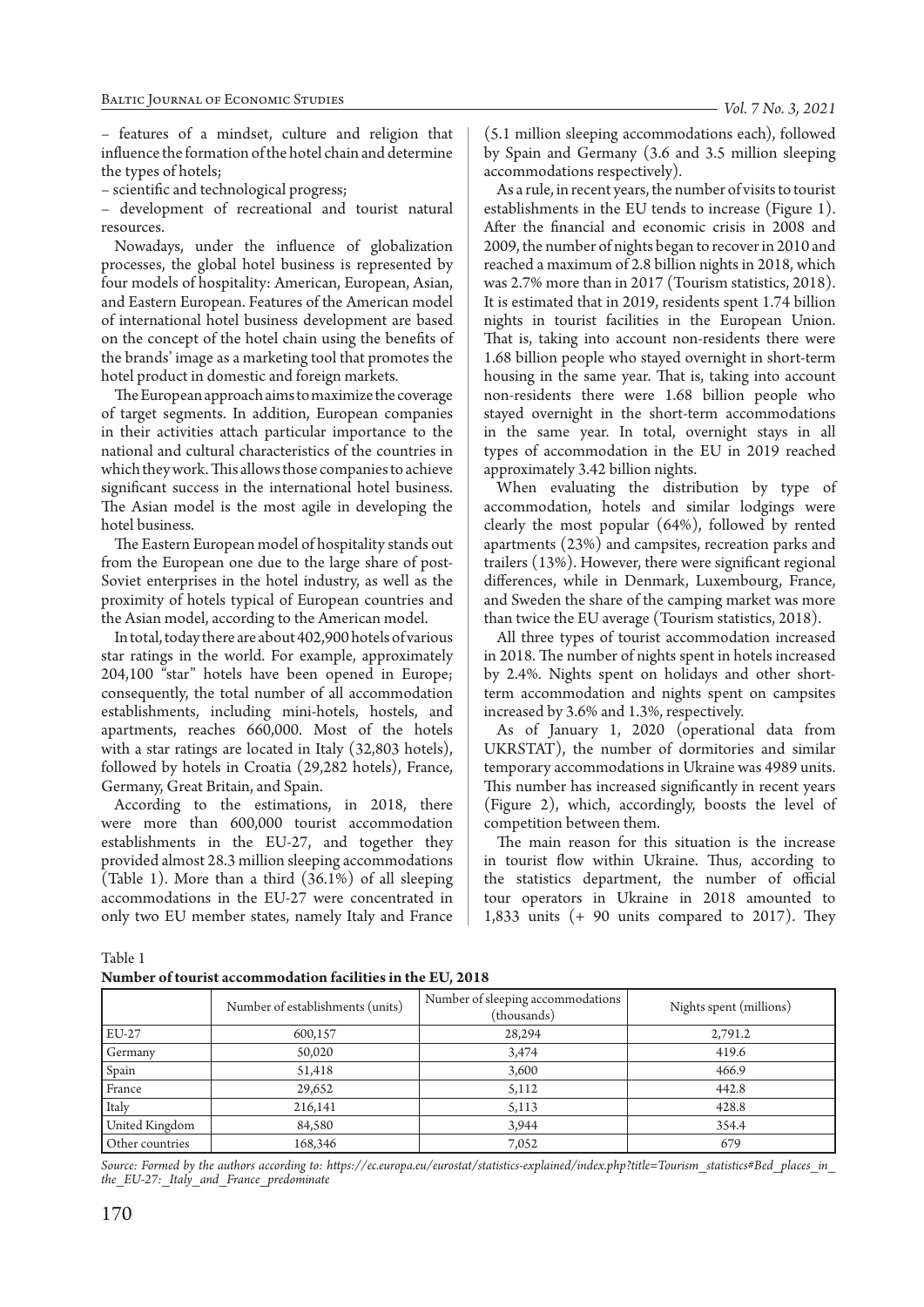

**Figure 1. Trends in nights spent at EU-27 tourist accommodation establishments, EU-27, 2010-2018, %** *Source: Formed by the authors according to: https://ec.europa.eu/eurostat/statistics-explained/*



**Figure 2. The number of accommodation facilities in Ukraine for 2010-2019, units** *Source: Formed by the authors according to: http://www.ukrstat.gov.ua*

served 4,481,502 domestic tourists (+ 62%) and 75,945 foreigners (+ 92%) in Ukraine.

There are also a number of "independent" tourists who also use the services of hotels and similar lodgings. Hotels and other places of temporary accommodation for tourists in Ukraine are mainly represented by small and medium businesses (Figure 3).

The vast majority of hotel business entities consist of small entrepreneurs. Accordingly and ambiguously,

this is reflected in the results of their activity, namely the profit, seasonality of services, and inconsistencies in legislation.

In the EU, one in ten companies in the European nonfinancial economy belonged to the hospitality industry. These 2.4 million enterprises employed 13.6 million people. Hospitality enterprises accounted for 9.5% of those employed in the non-financial economy and 21.7% of those employed in services. The share of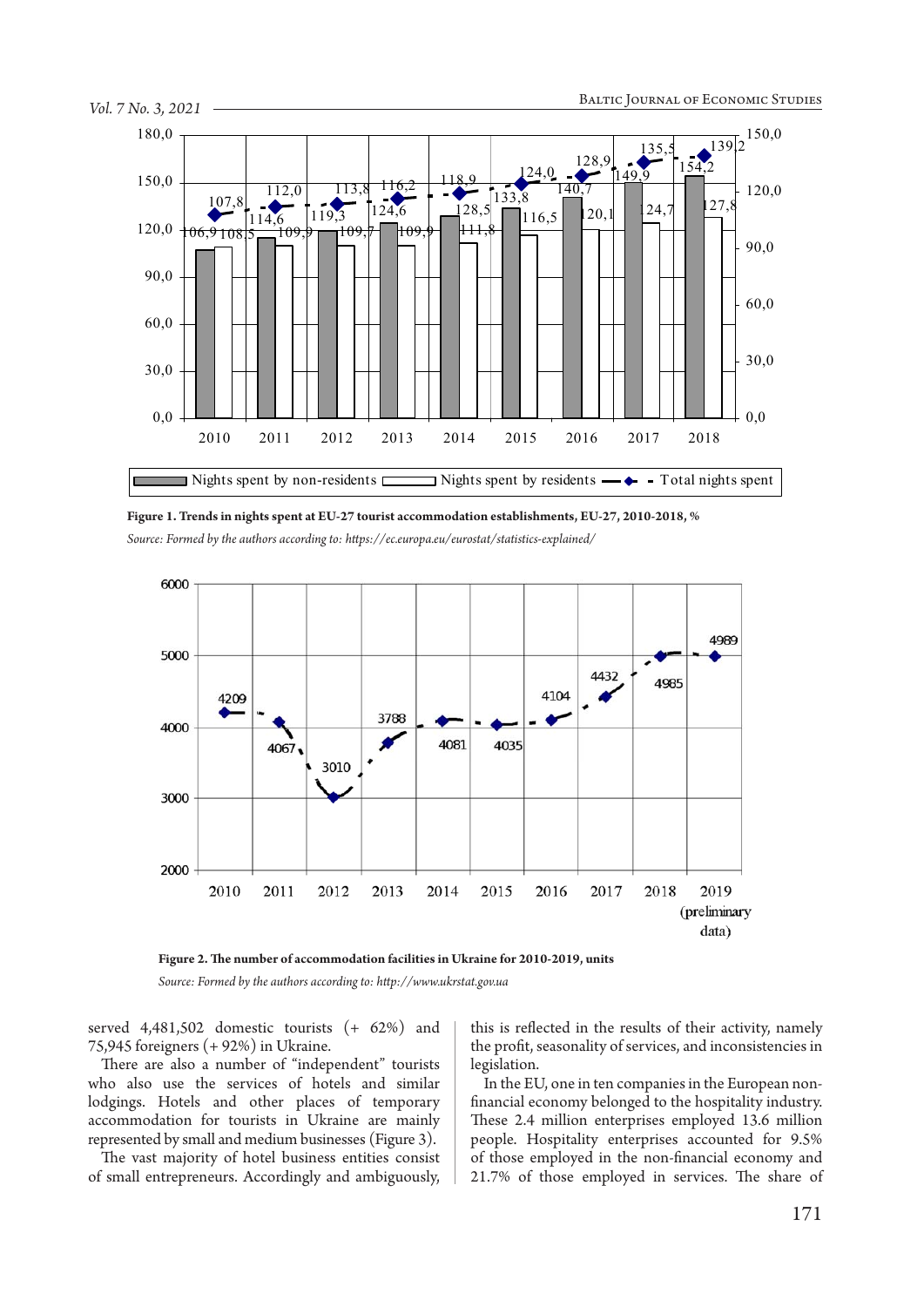

**Figure 3. Distribution of hotels and similar placements by business entities, units**

hotel enterprises in total turnover and value added at actual value were relatively lower. Thus, the hospitality industry accounted for 3.9% of turnover and 5.8% of value added of the non-financial economy.

Hospitality has a double meaning: on the one hand, it is a friendly attitude to the guest, and on the other hand, it means a cooperative enterprise in various fields, aimed at making a profit by meeting customer needs. As we know now, only in 2017-2018 entrepreneurs of the hospitality industry were able to make a profit (Table 2).

The reason for this is the rather low purchasing power of citizens who choose more budget accommodation, as well as the "dubious" quality of services provided. Accordingly, increasing the number of "consumers" of hotel services contributes not only to increase the number of hotel enterprises but also to improve the quality of services provided under these conditions, the market policy of business participants becomes the basis for competitiveness of the hospitality industry.

Management decisions and the use of marketing technologies in the hospitality industry allow us to determine the guests' needs, create attractive conditions and offer the most comfortable services for basic market research, product planning, advertising and promotion. Modern marketing, which is often called integrated marketing, affects all sectors of any hotel business, its functional organizational structure.

Accordingly, the development of marketing strategies today is the foundation for the successful development of the hotel industry. As the main features that must be considered in the formation of marketing strategy, we can mention the following:

1. Demand for hotel services is extremely elastic in terms of income and prices, but it also largely depends on socio-economic conditions.

2. Due to seasonality in demand, there can be observed the so-called saturation phenomenon.

3. The offer of hotel services differs in its inflexible work practices. They can be consumed only in the places of their production; they cannot fully adapt to changes in consumers' demand over time and space.

4. Hotel product is developed by the efforts of many companies; each of them has its own methods of work, specific needs, and different business goals.

Table 2

| financial result |                                       | profit-making businesses           |                                            | enterprises that received the loss |                                           |                                   |  |
|------------------|---------------------------------------|------------------------------------|--------------------------------------------|------------------------------------|-------------------------------------------|-----------------------------------|--|
|                  | (balance) before<br>tax, thousand UAH | net profit (loss),<br>thousand UAH | % to the total<br>number<br>of enterprises | financial result,<br>thousand UAH  | %to the total<br>number<br>of enterprises | financial result,<br>thousand UAH |  |
| 2014             | $-5,118,590.2$                        | $-5,142,911.5$                     | 47.7                                       | 170,797.8                          | 52.3                                      | 5,313,709.3                       |  |
| 2015             | $-5,243,358.3$                        | $-4,959,158.6$                     | 56.7                                       | 317,428.5                          | 43.3                                      | 5,276,587.1                       |  |
| 2016             | $-2,124,046.6$                        | $-2,028,619.9$                     | 59.0                                       | 803,661.3                          | 41.0                                      | 2,832,281.2                       |  |
| 2017             | 1,463,132.0                           | 1,470,289.3                        | 59.0                                       | 2,963,395.4                        | 41.0                                      | 1,493,106.1                       |  |
| 2018             | 2,158,170.2                           | 1,846,720.1                        | 63.8                                       | 2,697,681.8                        | 36.2                                      | 850,961.7                         |  |

*Source: Formed by the authors according to: http://www.ukrstat.gov.ua*

*Source: Formed by the authors according to: http://www.ukrstat.gov.ua*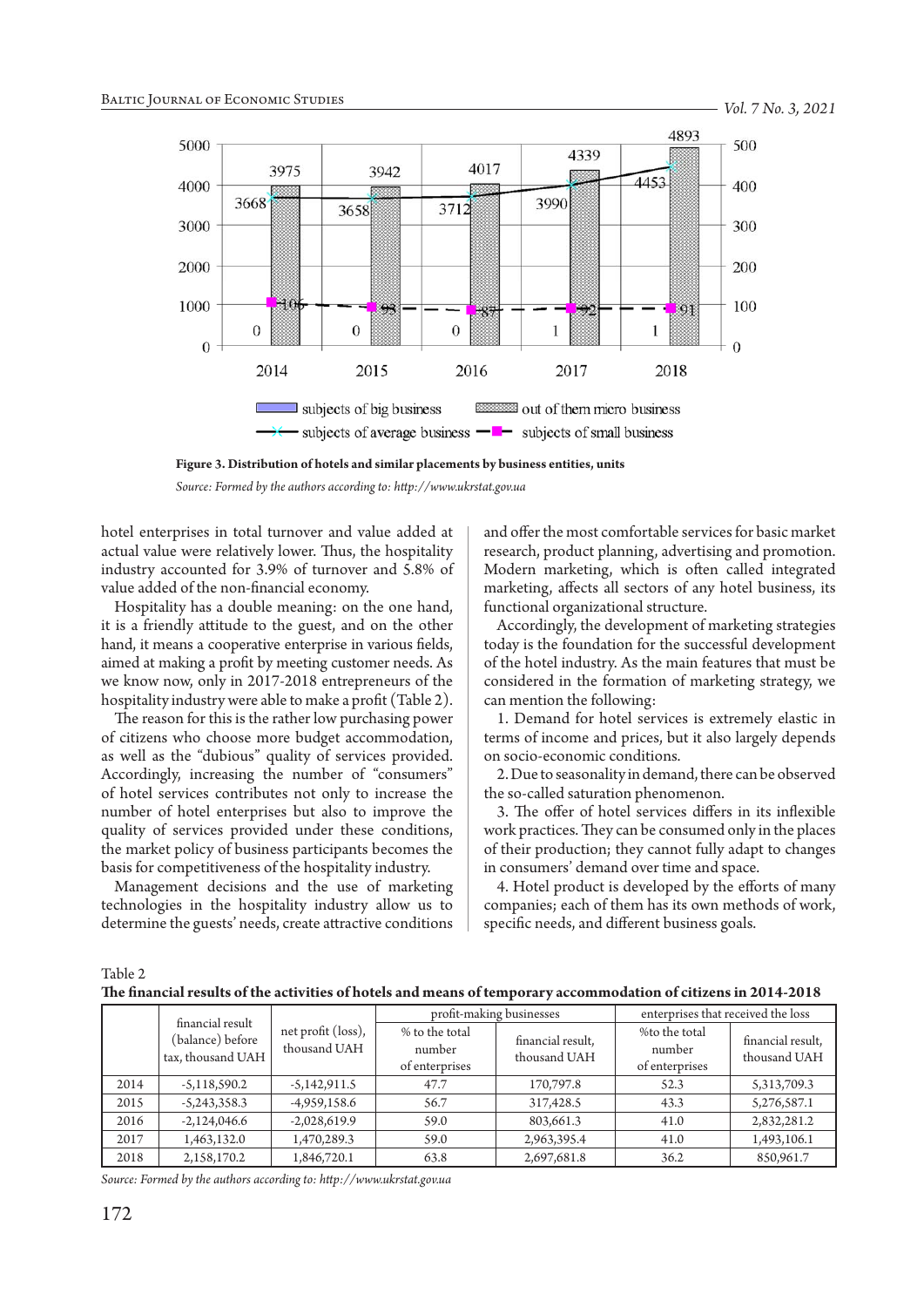

**Figure 4. The stages of target marketing**

*Source: author development*

5. High-quality hotel services cannot be achieved if there are even the slightest non-conformities because guest service consists of these smallest details.

In this regard, many hotel chains prefer target marketing to optimize market opportunities and develop appropriate products for each segment of the target market. Businesses can adapt their products, prices, distribution channels and advertising to maximize their outcome.

In general, target marketing in the hospitality industry consists of three main stages (Figure 4).

Thus, at the first stage the market of hotel services is segmented with the formation of groups of "consumers". The purpose of segmentation is to create favorable conditions for guests and reduce hotel costs.

Defining marketing opportunities creates a basis for detailing the target group. This approach allows businesses not to dissipate their efforts but to focus them on the most promising sectors. This ensures the concentration of financial, physical and labor resources and increases the efficiency of the forms and methods of marketing, advertising, sales promotion, etc. It is impossible to achieve this goal without choosing and implementing a well designed marketing strategy.

The choice of marketing strategy is based on the formation of marketing goals, development of alternative strategies, their justification and evaluation in accordance with the criteria of compliance with the goals, potential of the enterprise and the degree of risk in the sector of marketing. The practical implementation of marketing strategy is associated with the choice of the

range of tools that ensure the materialization of goals and objectives.

When creating and promoting a new product, the analysis of the situation on the market of hotel services can reduce the risks of its commercialization. Among the important strategic objectives for the development of the hospitality industry, it is advisable to consider the diversification of offers, expansion of the range of hotel services.

The development of hotel chains facilitates the emergence of various forms of management, which, in turn, increases the efficiency of hotel management, as well as the inflow of investment in the hotel business directed from other sectors of economic activity.

The hospitality industry is based not only on customer satisfaction and employment in a particular market segment but also on profit.

As noted earlier, the financial results of the hospitality industry in 2017-2018 had positive results, and the profitability of operating activities was 22.3% (2018) (Statistical publication, 2018). The main reason for stabilizing the situation was the improvement of the quality of services, as well as significant investment in this industry.

Thus, according to statistics, in 2019 the volume of capital investments in the hospitality industry amounted to  $968,753$  thousand UAH  $(+ 6\%)$ . In 2018, this figure increased by 3.3% to 934.6 million UAH. That is, annual investments in the hotel sector do not exceed 1 billion UAH. There are no exact statistics on the sources of financing of the hotel segment, but within the whole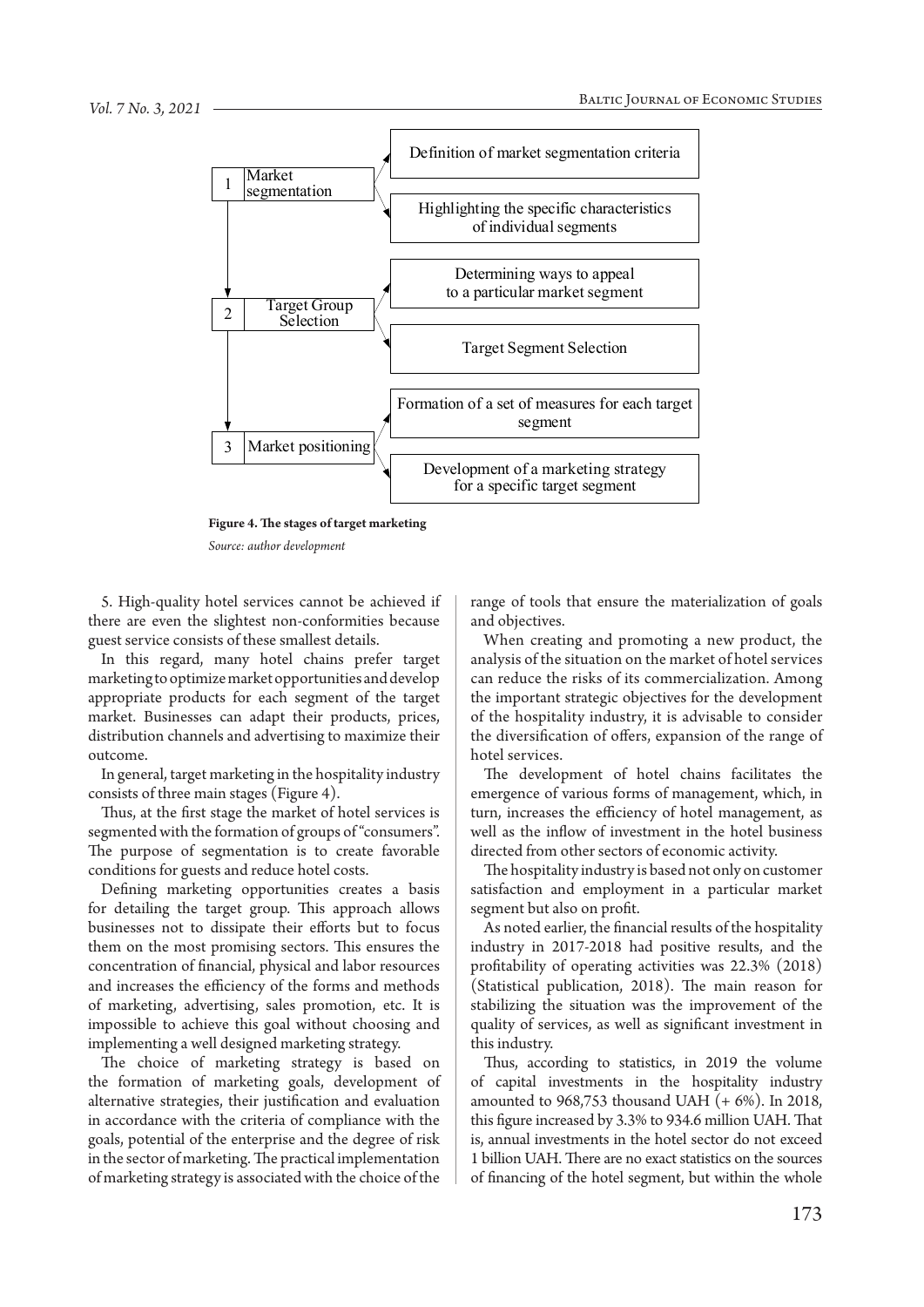economy only 7.7% of capital investments were made through bank lending, and more than 70% belonged to companies and organizations (Capital investment, 2019). General investment activity in this area covers both tangible and intangible segments (Table 3).

The investments made it possible to solve a significant part of the problematic aspects of this business in 2013-2016 and raise the level of overall profitability in 2018 by 14.6%. To one degree or another, the implementation of investment projects was accompanied by the introduction of certain innovative technologies for creating new services and methods of providing them. Therefore, along with advertising and brand promotion, the marketing strategic component in the hotel business is the implementation of certain innovative projects in the hospitality industry.

The hotel product is an important factor influencing the hospitality industry. In this regard, much attention is paid to the quality and further upgrading of the hotel product. Innovation in the hospitality industry is an important financial tool for competing in the hotel services market (Malskaya, Pandyak, 2012). The development of innovative services is carried out on the basis of monitoring innovative trends in the market, as well as analyzing the needs of potential consumers and the use of non-standard methods of solving strategic problems.

However, when deciding to diversify the range of hotel services, it is necessary to take into account possible threats, namely significant material costs at all stages: from the generation of the idea of creating a new hotel product to its final implementation.

We believe that the successful development of the hotel business is impossible without the use of integrated marketing. When analyzing the market of hotel services in the process of generating and creating innovative services, it is advisable to focus on studying the competitive environment and the needs of potential customers (Figure 5).

The concept of innovative services includes assessment of the impact of external and internal environment, definition of target segments, calculation of the sales forecast for hotel services. The possible sales forecast is the main result of the development of the marketing complex, the basis for financial analysis and determination of economic indicators of the project of implementation of innovative hotel services.

At the same time, the innovative development of the enterprise means not only the main innovation process but also the development of a system of factors and conditions necessary for its implementation, i.e., innovation potential.

One of the important points in the management of innovation in hotels is to determine (evaluate) the innovation performance. It is reasonable to group the main criteria for evaluating the results of innovation in the following areas:

– indicators that assess the production effect of the introduction of innovative hotel services;

– indicators that characterize the commercial gains of innovation;

– indicators that reflect the impact of investments made by hotel service providers in the commercialization of innovative hotel services.

Thus, in modern conditions, innovations and innovative activities are becoming increasingly important for economic development and successful financial activity of the hospitality industry, at the same time, being a foundation for the acquisition and occupation of leading positions in the market.

|      |                                | Including                                     |             |                                            |                                                       |                                     |                                                  |                                                                                    |                                   |
|------|--------------------------------|-----------------------------------------------|-------------|--------------------------------------------|-------------------------------------------------------|-------------------------------------|--------------------------------------------------|------------------------------------------------------------------------------------|-----------------------------------|
|      |                                |                                               | Out of them |                                            |                                                       |                                     |                                                  | Out of them                                                                        |                                   |
|      | Capital<br>investment<br>total | Capital<br>investment<br>intangible<br>assets | In land     | In existing<br>buildings and<br>structures | In construction<br>and reconstruction<br>of buildings | In<br>machinery<br>and<br>equipment | Capital<br>investment<br>in intangible<br>assets | In<br>concessions,<br>patents,<br>licenses,<br>trademarks<br>and similar<br>rights | In the<br>purchase<br>of software |
| 2010 | 1,256,770                      | 1,250,502                                     | 10,771      | 33,457                                     | 883,990                                               | 276,709                             | 6,268                                            | 384                                                                                | 3,800                             |
| 2011 | 2,297,905                      | 229,0949                                      | 17,093      | 18,087                                     | 1,758,462                                             | 381,058                             | 6,956                                            | 667                                                                                | 5,887                             |
| 2012 | 1,456,543                      | 1,448,549                                     | 19,694      | 17,311                                     | 1,152,764                                             | 177,962                             | 7,994                                            | 3,159                                                                              | 2,988                             |
| 2013 | 783,491                        | 778,504                                       | 5,726       | 7,512                                      | 638,505                                               | 95,318                              | 4,987                                            | 304                                                                                | 4,386                             |
| 2014 | 596,080                        | 580,316                                       | 38,958      | 66,477                                     | 274,156                                               | 171,306                             | 15,764                                           | 10,537                                                                             | 4,860                             |
| 2015 | 941,890                        | 934,123                                       | 1,121       | 21,600                                     | 663,159                                               | 179,814                             | 7,767                                            | 529                                                                                | 5,867                             |
| 2016 | 1,144,192                      | 1,129,869                                     | 7,650       | 39,662                                     | 701,372                                               | 286,050                             | 14,323                                           | 570                                                                                | 2,884                             |
| 2017 | 1,155,422                      | 1,140,634                                     | 3,486       | 5,446                                      | 763,418                                               | 259,069                             | 14,788                                           | 707                                                                                | 10,175                            |

# **Hospitality Capital Investments**

Table 3

*Source: Formed by the authors according to: http://www.ukrstat.gov.ua*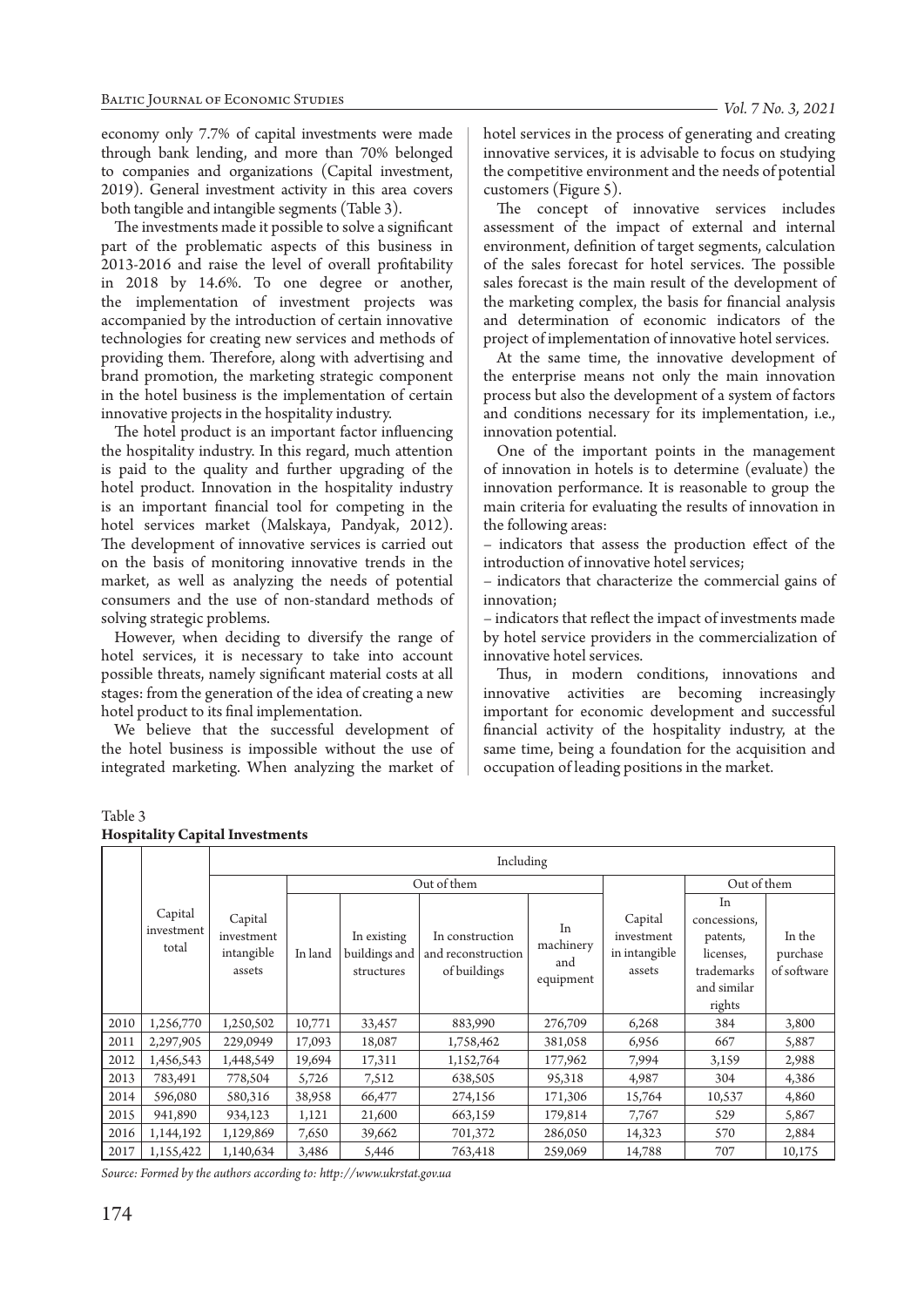

**Figure 5. The concept of developing innovative services**

*Source: Author development*

### **4. Conclusions**

At the present stage of human development, the problem of hospitality helps solve the problems of migration and interstate hospitality.

Today, the hospitality industry is growing rapidly. Given modern technologies, market transformation trends, and the growing demand for hotel services, the role of marketing in conquering market segments should not be underestimated. The development and implementation of a marketing strategy to create and promote new services in the market is the basis of the modern hospitality industry.

However, given the cost of this sector of activity, effective financial investment tools cannot be avoided. However, when choosing a mechanism to attract investment, it is necessary to clearly understand their return and profitability. In this regard, it is advisable to direct investments only to promising activities, in particular to innovative projects because innovation

affects economic development and successful financial and economic activities in the hotel industry.

Given the above, on the basis of the research carried out, the article substantiates the stages of development and implementation of targeted marketing in the hospitality industry.

Based on the proposed stages, the authors form the concept of the development and implementation of innovative services in the hospitality industry. Indicators for assessing the feasibility and effectiveness of investing financial resources in innovative services for profit are also summarized.

Thus, the hospitality industry is important not only for societies but also for the economy. Modern transformations and changes in the demand of consumers of hotel services in close connection with new technological and marketing solutions will allow for effective management and development of the hotel industry in the future.

#### **References:**

Collective placement in UKRAINE in 2017: Statistical collection (2018). Kyiv: State Statistics Service of Ukraine. State Statistics Service of Ukraine (2020). Available at: http://www.ukrstat.gov.ua/

Fedorchenko, V. (2003). Theoretical bases of tourism personnel in Ukraine. Available at: http://www.ecologylife.ru/ tyrizm-2003/teoretichni-zasadi-kadrovogozabezpechennya-sferi-turizmu-v-ukrayini.html.

Krul, H. Ya. (2011). *Basics of hotel business: tutorial.* Kyiv: Center for Educational Literature.

Malskaya, M., & Pandyak, I. (2012). *Hotel business: theory and practice.* 2nd ed. Kyiv: Center for Educational Literature.

Tleuberdinova, T., & Ussenova, D. (2015). Theoretical foundation of formation and development of hospitality industry. *Bulletin of Karaganda State Series of Economy,* vol. 3(79).

Yurchenko, O. (2014), Innovations in hotel business at the modern stage. *Bulletin of the Lviv University. Series international relations,* vol. 34.